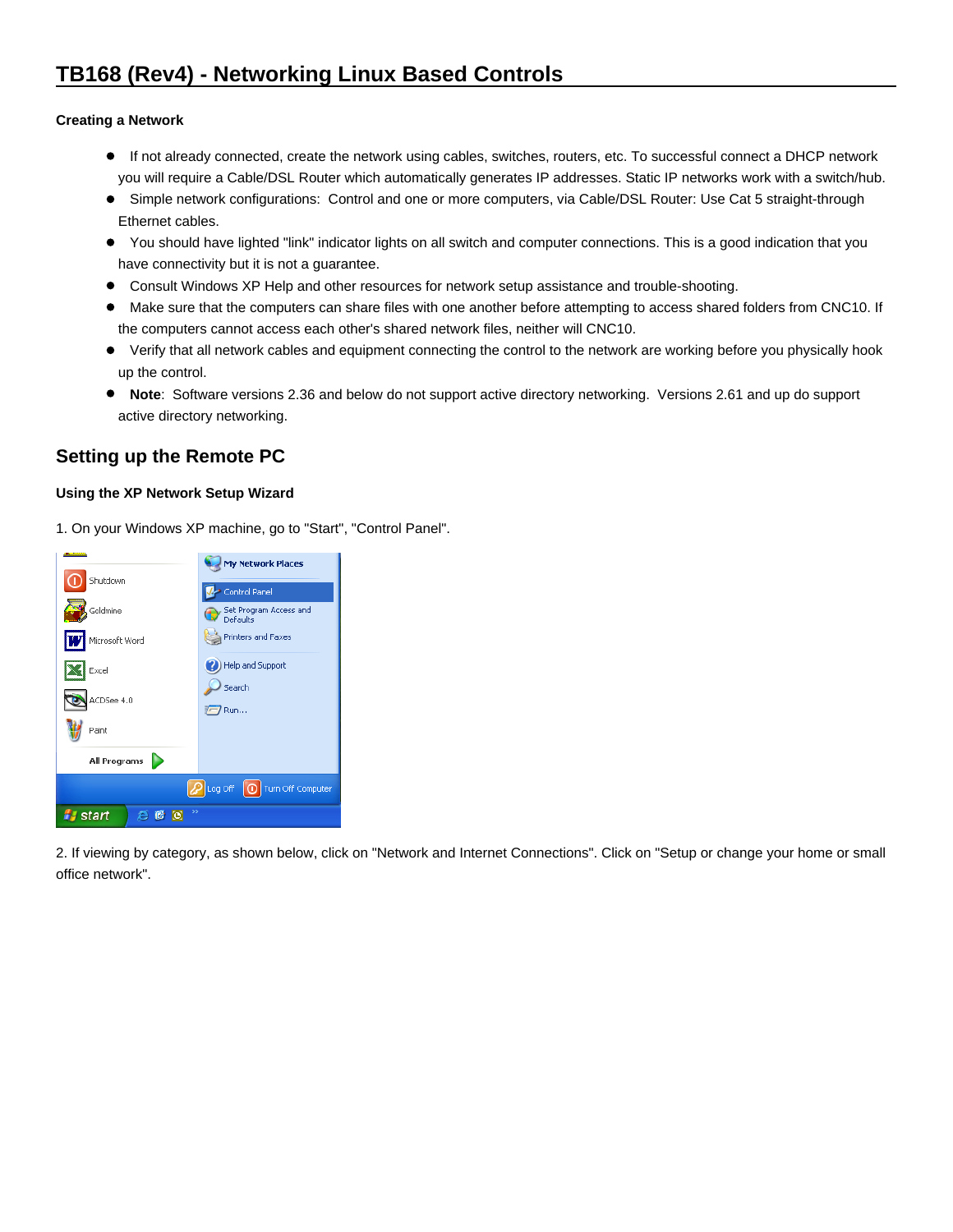

3. If using the "classic" view, as shown below, double-click on "Network Connections". Click on "Set up a home or small office network".



> Set up or change your home or small office network

4. The Network Setup Wizard will start.

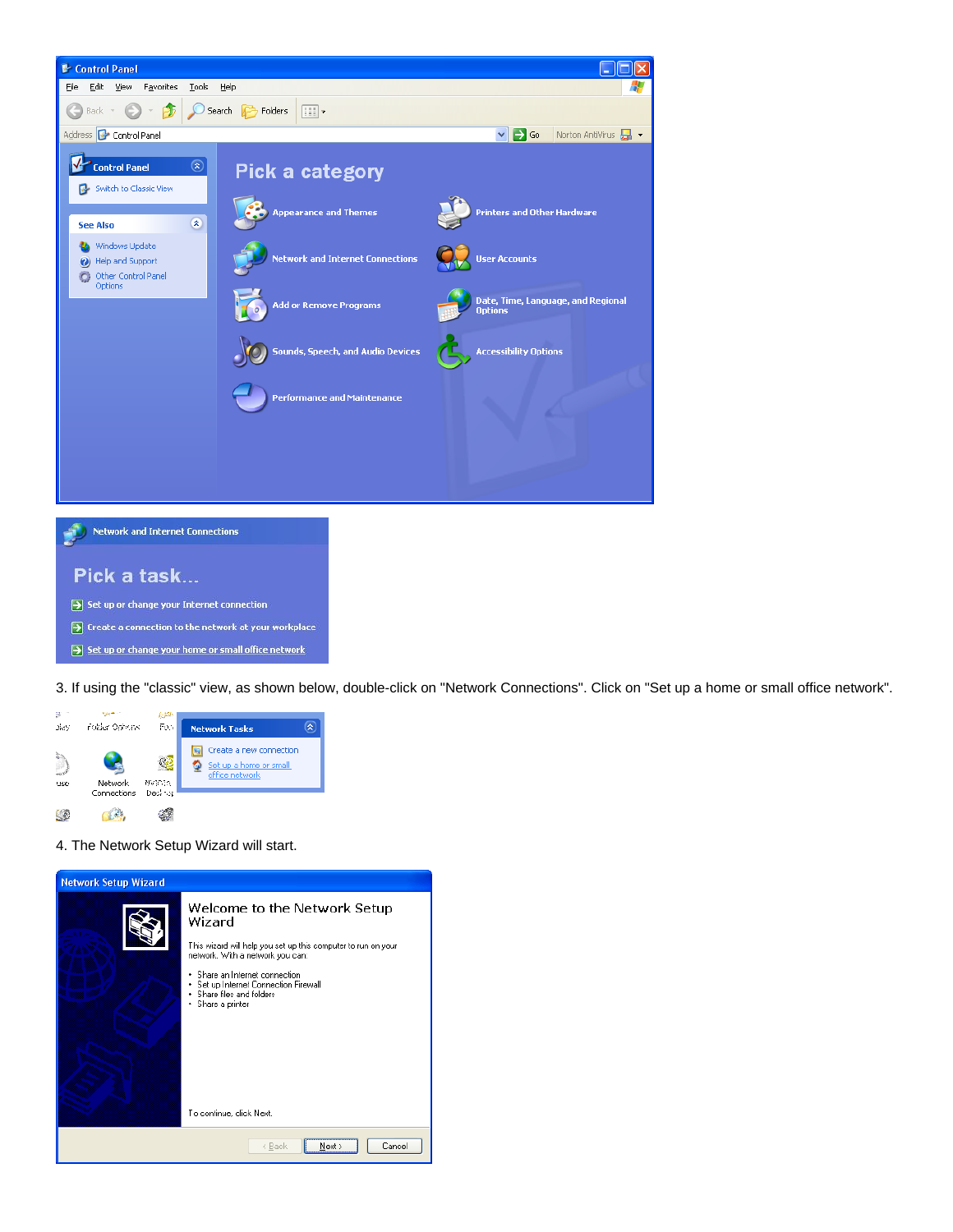5. Click "Next" and answer all the questions about your network. All scenarios listed in the Network Setup Wizard are compatible with CNC10. If you do not have an Internet connection through your computer or another computer on the network or you are connecting direct from the control to a laptop computer, you may select "Other" when asked how to best describe your network.

6. When the following screen appears, be sure to note the Computer Name (circled in red, below.) CNC10 will need the computer name in order to connect to it. Note: Make sure the computer name is all one word with no spaces or symbols.

| <b>Network Setup Wizard</b>                       |                                                            |  |  |
|---------------------------------------------------|------------------------------------------------------------|--|--|
| Give this computer a description and name.        |                                                            |  |  |
| Computer description:                             | iwm<br>Examples: Family Room Computer or Monica's Computer |  |  |
| Computer name:                                    | WINXP1<br><b>Engineers: FAMILY or MONICA</b>               |  |  |
| The current computer name is WINXP1               |                                                            |  |  |
| Learn more about computer names and descriptions. |                                                            |  |  |
|                                                   | < Back<br>Next ><br>Cancel                                 |  |  |

7. When the "File and printer sharing" window comes up make sure you have it checked to turn on file and printer sharing.

8. You will be required to restart your computer after the Network Setup Wizard completes.

#### **Making a Network Setup Disk**

When the Network Setup Wizard is near completion, it will ask you if you wish to create a Network Setup Disk. You should make a Network Setup Disk if any computer on your network is running Windows 98, 2000 or ME. To run the disk on another computer, insert the disk into the computer and double-click on the NETSETUP.EXE file on the Network Setup Disk.

It is possible to create a Network Setup Disk without running the Network Setup Wizard. For information on how to do this, go to Windows XP Help and Support and search for "network setup disk".

**Note:** There are 2 ways of configuring network file sharing in v.2.60 and above: 1.) Using a Windows file server (the only way to set up a pre-2.60 control), 2.) Using the control as a file server.

## **Setting up the Linux Control**

If using a Cable/DSL Router follow the DHCP Network Setup. If using a switch, follow the Static IP Address Network. Centroid recommends using a Cable/DSL Router and using the DHCP network.

#### **Sharing Files with CNC10 with a Windows File Server**

The following example demonstrates how to set up the Shared Documents folder as a shared folder on the network. Click on "Start" then "My Computer".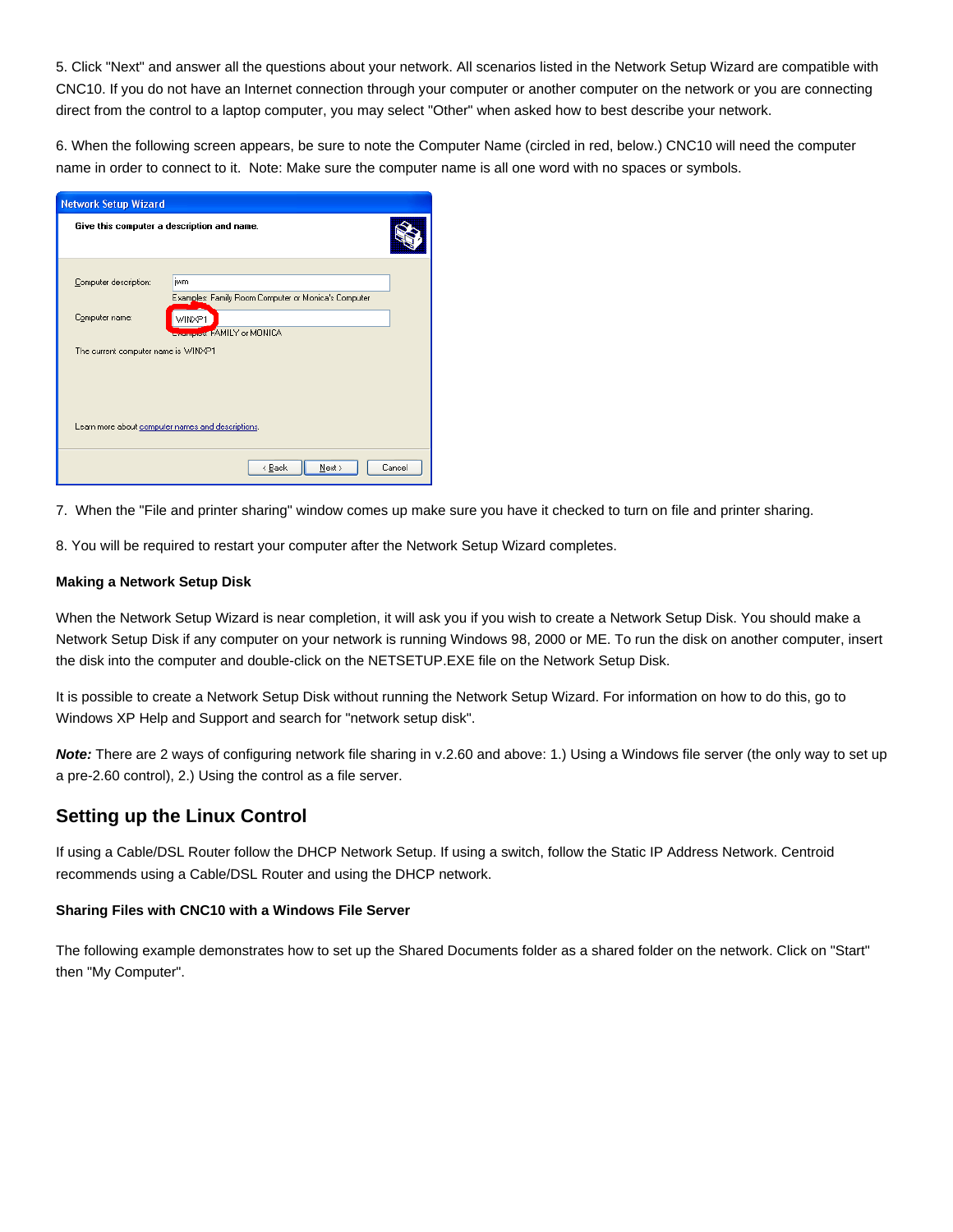

Right-click on the "Shared Documents" folder and select "Sharing and Security".



Check the box "Share this folder on the network". Check the "Allow network users to change my files" if you want CNC10 to be able to save files in this folder.



**Note:** The Share Name circled in red, above. CNC10 will need to know both the Computer Name and Share Name in order to access files in this folder. The example above uses the "Shared Documents" folder; however, you may share any folder on your computer. Refer to Windows XP Support and Help for more information.

## **Setting up CNC Linux File sharing**

#### **Accessing Windows Shared Folders from CNC10:**

- 1. Press **ALT-F6** to bring up a command prompt.
- 2. From the CNC10 directory type the following: **edit cnc10.net** (press **enter**)

(Absolute path is "/cncroot/c/cnc10/cnc10.net".) Note: If a message appears that the file doesn't exist, just select "New File".

3. Add lines for each share. Each line must contain:

#### // **computer-name**/**share-name drive-letter** "**options**"

4. For example: //winxp1/shareddocs g "username=guest"

//winserver/cnc e "username=joe,password="

**Note**: The username and password are your login into XP.

- 5. Save the file and close the edit screen by pressing **CTRL + Q**
- 6. Type **exit** and press **enter** to go back into CNC10 software.

7. If using version CNC10 v1.51 or less you have to make sure that the "Remote Drive & Directory" is set to the drive letter used in the cnc10.net file in the Control Configuration **F1-Setup**, **F3-Config**, password **137**, and **F1-Contrl**.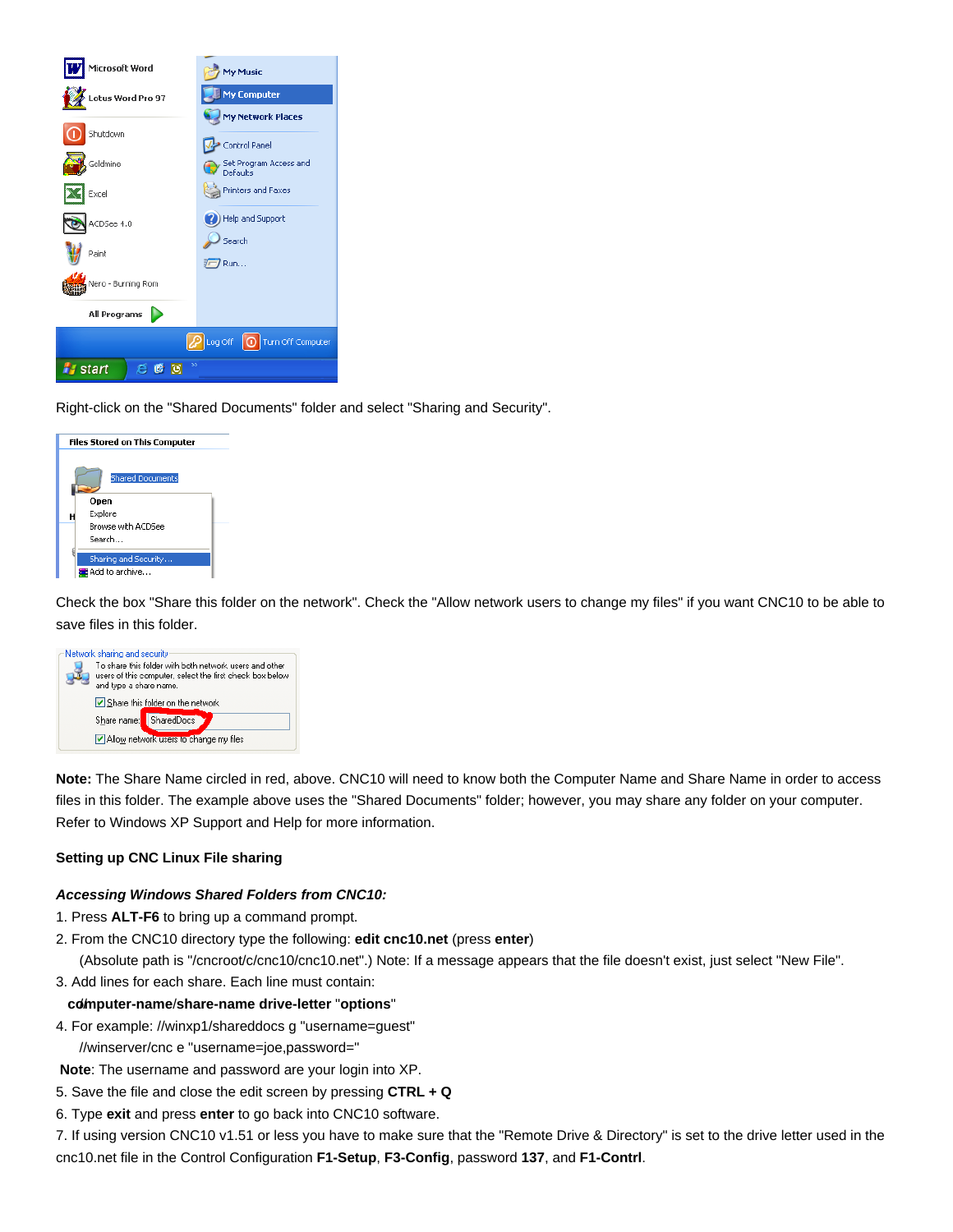(Ex. g: ) Note: Do not call the shared directory from the control configuration, only call drive letter.

8. Shut down and restart the control. Shares will be mounted at startup.

9. Access a share by its "drive" letter from the CNC10 load menu.

## \* **All trademarks are the property of their respective owners. "Windows" and related trademarks are the property of Microsoft.**

# **Active Directory Networking**

**Note:** Active directory networks are only supported in software version 2.60 and higher.

This section describes how to configure CNC Linux v2.6x with an Active Directory network.

The cnc10.net file format is the same as described in the "Setting up CNC Linux File sharing" section in this document. For an Active Directory network, the username and password must be the username and password for the Active Directory account that the control is using to connect to the network shares. For example, we used "username=centroid1,password=Evaluation1" in the cnc10.net options. These are specific to the network in which the control is to operate.

The control does not need to "join" the Active Directory network. Every share that the control must connect to must have the username and password specified in the cnc10.net file for that share.

If shares in different domains need to be accessed by the control, an additional option may need to be added to the option list for a particular share to specify what domain the account is located in. So, the above example would be changed to "username=centroid1,password=Evaluation1,domain=ADSNET.local" where "ADSNET.local" is the domain that "centroid1"is located in. In our testing, this option was not required (this testing involved only a single domain).

### **Setting up a Static IP Address Network under Windows**

- 1. Open the Control Panel.
- 2. Open Network Connections
- 3. Open Local Area Connection
- 4. Open Properties
- 5. Click on Internet Protocol (TCP/IP) and open its properties

| O OS Packet Scheduler    |  |
|--------------------------|--|
| Themet Protocol (TCP/IP) |  |
|                          |  |

6. Select "Use the following IP address" and enter the following IP address, Subnet mask, and Default gateway.

The address 192.168.0.2 is an example. If this address is already used, you can use any address from 192.168.0.2 through 192.168.0.254.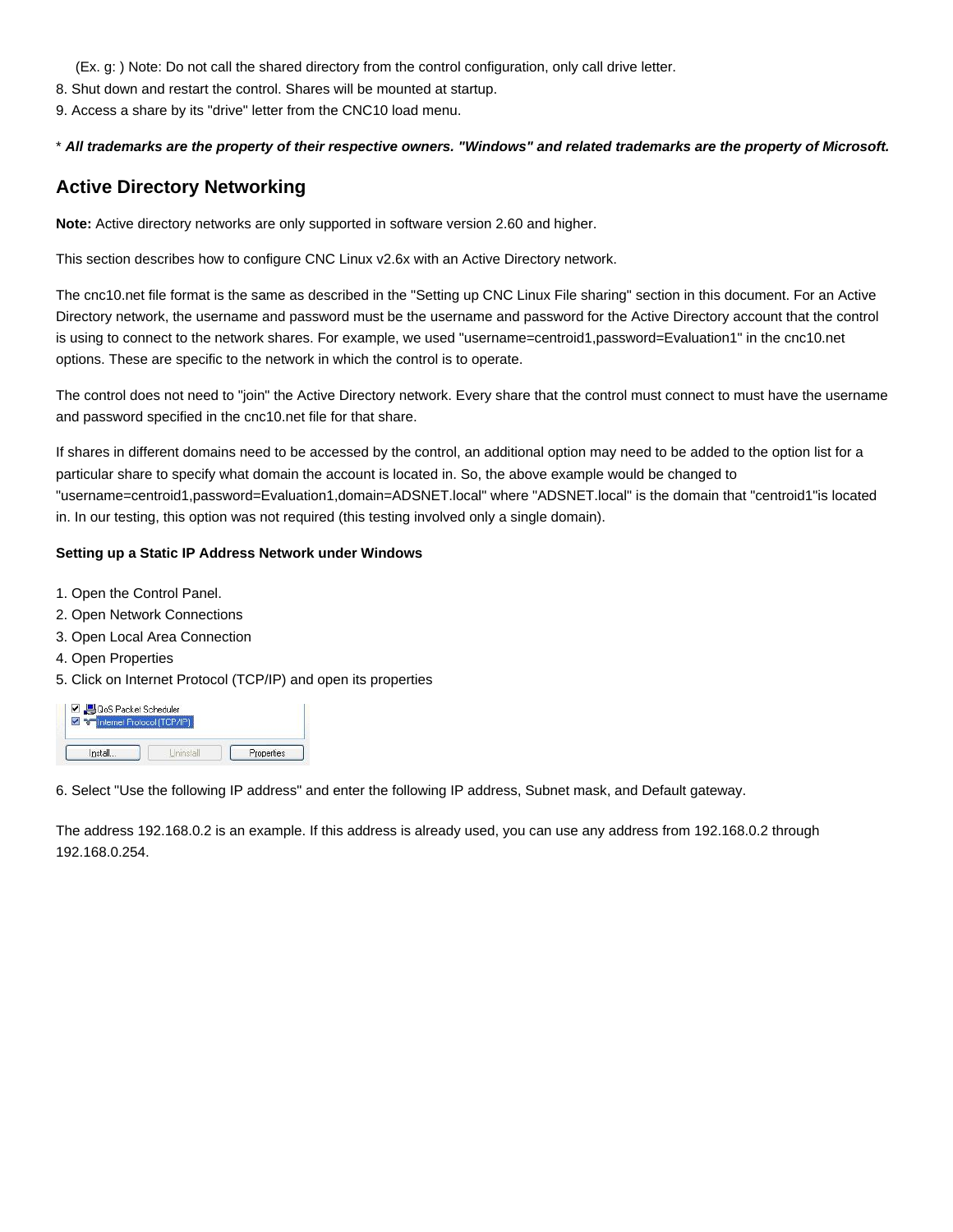| <b>Internet Protocol (TCP/IP) Properties</b> |                                                                                                                                                       |  |  |  |  |
|----------------------------------------------|-------------------------------------------------------------------------------------------------------------------------------------------------------|--|--|--|--|
| General                                      |                                                                                                                                                       |  |  |  |  |
| the appropriate IP settings.                 | You can get IP settings assigned automatically if your network supports<br>this capability. Otherwise, you need to ask your network administrator for |  |  |  |  |
| Obtain an IP address automatically           |                                                                                                                                                       |  |  |  |  |
| Use the following IP address:                |                                                                                                                                                       |  |  |  |  |
| IP address:                                  | 192.168.0.2                                                                                                                                           |  |  |  |  |
| Subnet mask:                                 | 255 . 255 . 255 . 0                                                                                                                                   |  |  |  |  |
| Default gateway:                             | 192.168.0.1                                                                                                                                           |  |  |  |  |
| O Obtain DNS server address automatically    |                                                                                                                                                       |  |  |  |  |
| (•) Use the following DNS server addresses:  |                                                                                                                                                       |  |  |  |  |
| Preferred DNS server:                        |                                                                                                                                                       |  |  |  |  |
| Alternate DNS server:                        |                                                                                                                                                       |  |  |  |  |
|                                              | Advanced                                                                                                                                              |  |  |  |  |
|                                              | OK<br>Cancel                                                                                                                                          |  |  |  |  |

## **Setting up a Static IP Address Network under CNC Linux - For Software versions 1.0 to 2.38**

\*\*\* Changing the file below should only be done by a qualified tech rep. Centroid recommends using DHCP. If your configuration requires Static IP addressing then contact your qualified tech rep or local IT professional.

- 1. Edit the "**ifcfg-eth0**" file by typing: **edit /etc/sysconfig/network-scripts/ifcfg-eth0**
- 2. Change the line "**BOOTPROTO=dhcp**" to "**BOOTPROTO=none**".
- 3. Start a windows command window by clicking start, then run. At the prompt, type "**cmd**" and press **enter**.
- 4. You now type the following: **ipconfig** and then press **enter**.
- 5. You should now see information similar to the following:

| 03 C:WINDOWS\system32\cmd.exe                                                                                                 |  |
|-------------------------------------------------------------------------------------------------------------------------------|--|
| Microsoft Windows XP [Uersion 5.1.2600]<br>(C) Copyright 1985-2001 Microsoft Corp.                                            |  |
| C:\Documents and Settings\Steven Brown>ipconfig                                                                               |  |
| <b>Mindows IP Configuration</b>                                                                                               |  |
| Ethernet adapter Local Area Connection:                                                                                       |  |
| Connection-specific DNS Suffix . :<br>IP Address. 192.168.0.2<br>Subnet Mask : 255.255.255.0<br>Default Gateway : 192.168.0.1 |  |
| C:\Documents and Settings\Steven Brown>                                                                                       |  |
|                                                                                                                               |  |
|                                                                                                                               |  |
|                                                                                                                               |  |
|                                                                                                                               |  |

6. Take note of this information since it will be needed during the configuration of CNC Linux.

## 7. Change the "**NETWORK=**" to "**NETWORK=192.168.0.0**".

 **Note:** If you chose a different IP address other than that shown in the above examples, use the first 3 numbers in the IP address followed by "0". For instance, if you chose "10.11.12.13" as your IP address, your network line would be "NETWORK=10.11.12.0". 8. Change the "**BROADCAST=**" line to "**BROADCAST=192.168.0.255**".

Notë: you chose a different IP address other than that shown in the above examples, use the first 3 numbers in the IP address followed by "255". For instance, if you chose "10.11.12.13" as your IP address, your broadcast line would be "

## **BROADCAST=10.11.12.255**".

## 9. Change the "**IPADDR=**" line to "**IPADDR=192.168.0.3**".

 **Note 1:** The first three numbers in the IP address should match the first three numbers of the "IP Address" line shown in the Windows ipconfig screen.

Note The IP address chosen chosen for CNC Linux must not be an IP address already in use (use an address that is NOT the Windows machine's address and is NOT the default gateway's address). In this example, any address from 192.168.0.3 through 192.168.0.254 would be acceptable.

**Note 3:** If networking multiple controls you will need a different IP address for each control.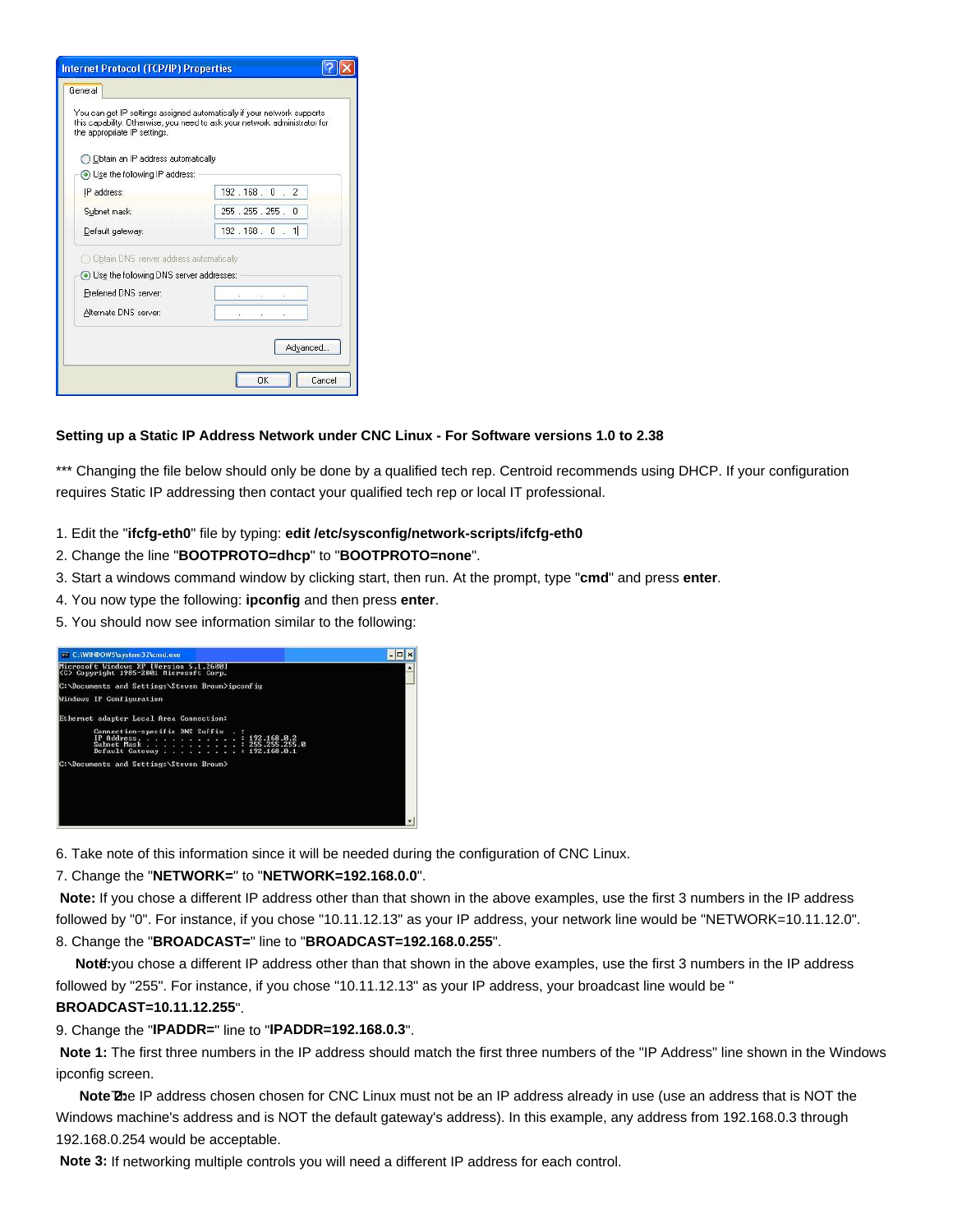10. Change the "**GATEWAY=**" line to "**GATEWAY=192.168.0.1**". The IP address specified here should be the same as the address on the "Default Gateway" line shown in the Windows ipconfig screen.

11. Change the "**NETMASK=**" line to "**NETMASK=255.255.255.0**". The IP address specified here should be the same as the address on the "Subnet Mask" line shown in the Windows ipconfig screen.

Below is what the final configuration for CNC Linux should look like.



**Note:** If networking multiple controls you will need a different IPaddress for each control. Everything else would be the same.

#### **Setting up a Static IP Address Network under CNC Linux - For Software versions 2.60 & up**

If you upgraded a system to 2.6x from a previous version that was using a Static IP address, then changes need to be made to not only the ifcfg-eth0 file but the ifroute-eth0 file as well. The BOOTPROTO, BROADCAST, IPADDR, NETMASK, and NETWORK should be modified in the ifcfg-eth0 file and the GATEWAY will be modified in the ifroute-eth0 file. The following steps should be followed only if a network has been established before the upgrade. If not, please follow the Static IP instructions earlier in this document to gather the information needed to setup a Static IP.

#### **Editing the ifcfg-eth0 file:**

#### 1. Type: **edit /etc/sysconfig/network/ifcfg-eth0**

- 2. Under BOOTPROTO, change "**dhcp**" to "**static**"
- 3. Enter the Broadcast address under BROADCAST
- 4. Enter the IP address under IPADDR
- 5. Enter the Subnet Mask address under NETMASK
- 6. Enter the Network address under NETWORK

#### **The default ifcfg-eth0 file will look like this:**

BOOTPROTO='dhcp' BROADCAST='' ETHTOOL\_OPTIONS='' IPADDR='' MTU='' NAME='Ethernet Adapter' NETMASK='' NETWORK='' REMOTE\_IPADDR='' STARTMODE='auto' USERCONTROL='no'

#### **If the control was using a static IP address of 192.168.0.3 on the network 192.168.0.0, the ifcfg-eth0 file would look like this:**

BOOTPROTO='static' BROADCAST='192.168.0.255' ETHTOOL\_OPTIONS='' IPADDR='192.168.0.3'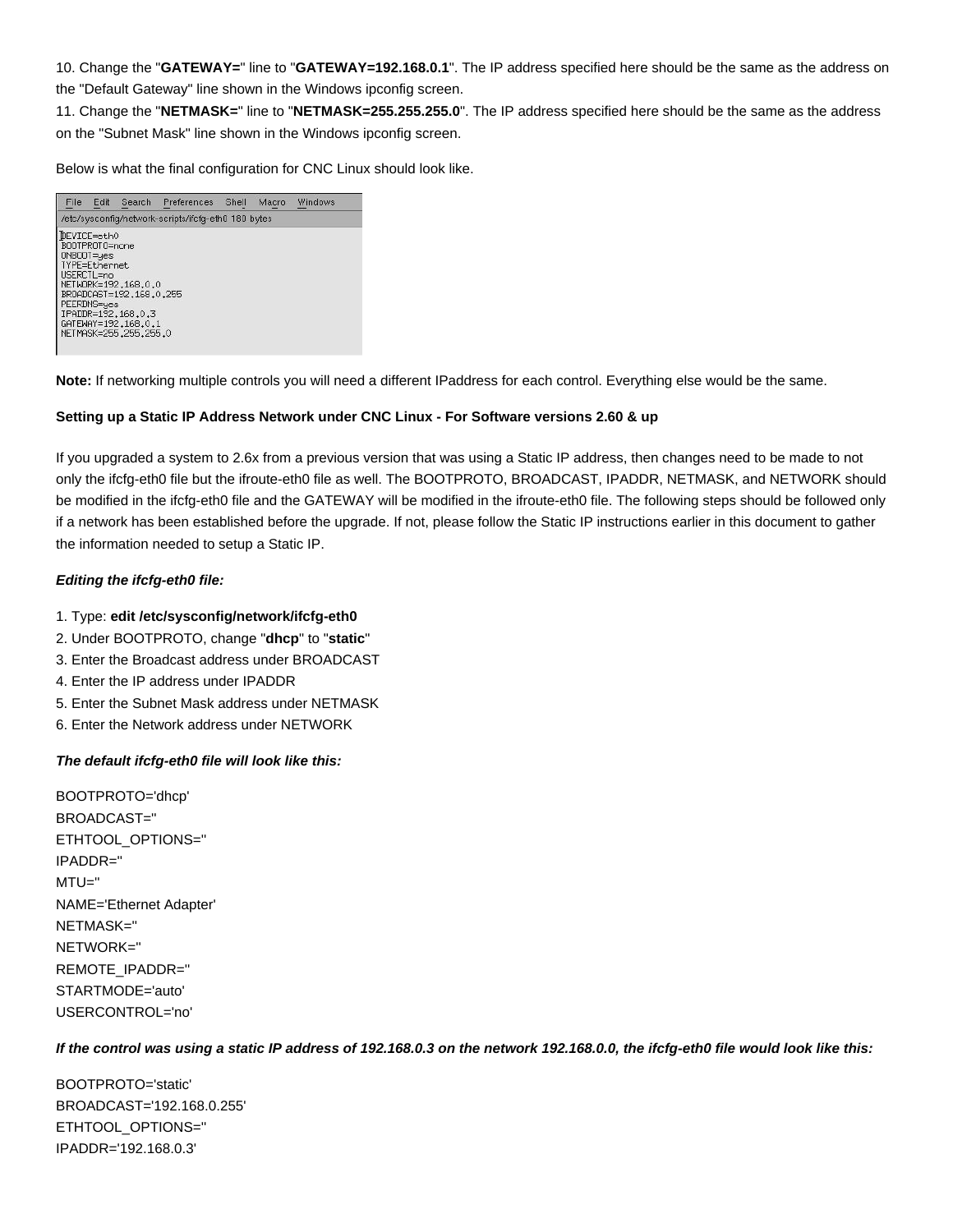MTU='' NAME='Ethernet Adapter' NETMASK='255.255.255.0' NETWORK='192.168.0.0' REMOTE\_IPADDR='' STARTMODE='auto' USERCONTROL='no'

### **Editing the ifroute-eth0 file:**

### 1. Type: **edit /etc/sysconfig/network/ifroute-eth0**

- 2. Delete the # that is located in front of the default 192.168.0.1
- 3. Change the 192.168.0.1 to your current Default Gateway address

### **The default ifroute-eth0 file is set up to use DHCP and looks like this:**

# route gateway remote\_network device # ======= =========== ============== ====== # default 192.168.0.1 - -

If the control was using a static IP address of 192.168.0.3 on the network 192.168.0.0, the ifroute-eth0 file would look like this:

# route gateway remote network device

# ======= =========== ============== ====== default 192.168.0.1 - -

# **Connecting to the Control's Shares with the Control acting as a File server**

### **This is a new option that is available for controls running software version 2.60 and newer.**

Connecting to the shares provided by the control is no different than connecting to the shares provided by any other file server on a network.

- In windows explorer or "My Computer", click on "Address".
- Type: **\\centroid\_cnc** (the default control name).
- Enter the username: "**root**", and password: "**centroid**" (the default password).
- The available shares on the Centroid control will be displayed.
- Right-click on the share that you want to attach to a drive letter.  $\bullet$
- Select "Map network drive...".
- Assign a free drive letter on the "Map Network Drive" window and make sure that "Reconnect at logon" is selected.  $\bullet$

## **Changing the Control's Password, Name & Shares**

**Note:** This section only applies to software version 2.60 and up.

- The cnc10.net file will still need to be created, just like in the "Setting up CNC Linux File sharing" section earlier in this document.
- The default username is "root" and default password is "centroid".
- In order to access individual controls on a multi-control shop network, each control will need its own unique computer name.  $\bullet$

#### **Changing the default password (centroid):**

- **Press ALT-F6** on the control to start a command prompt.
- **•** Type: smbpasswd
- **•** Enter the new password when prompted.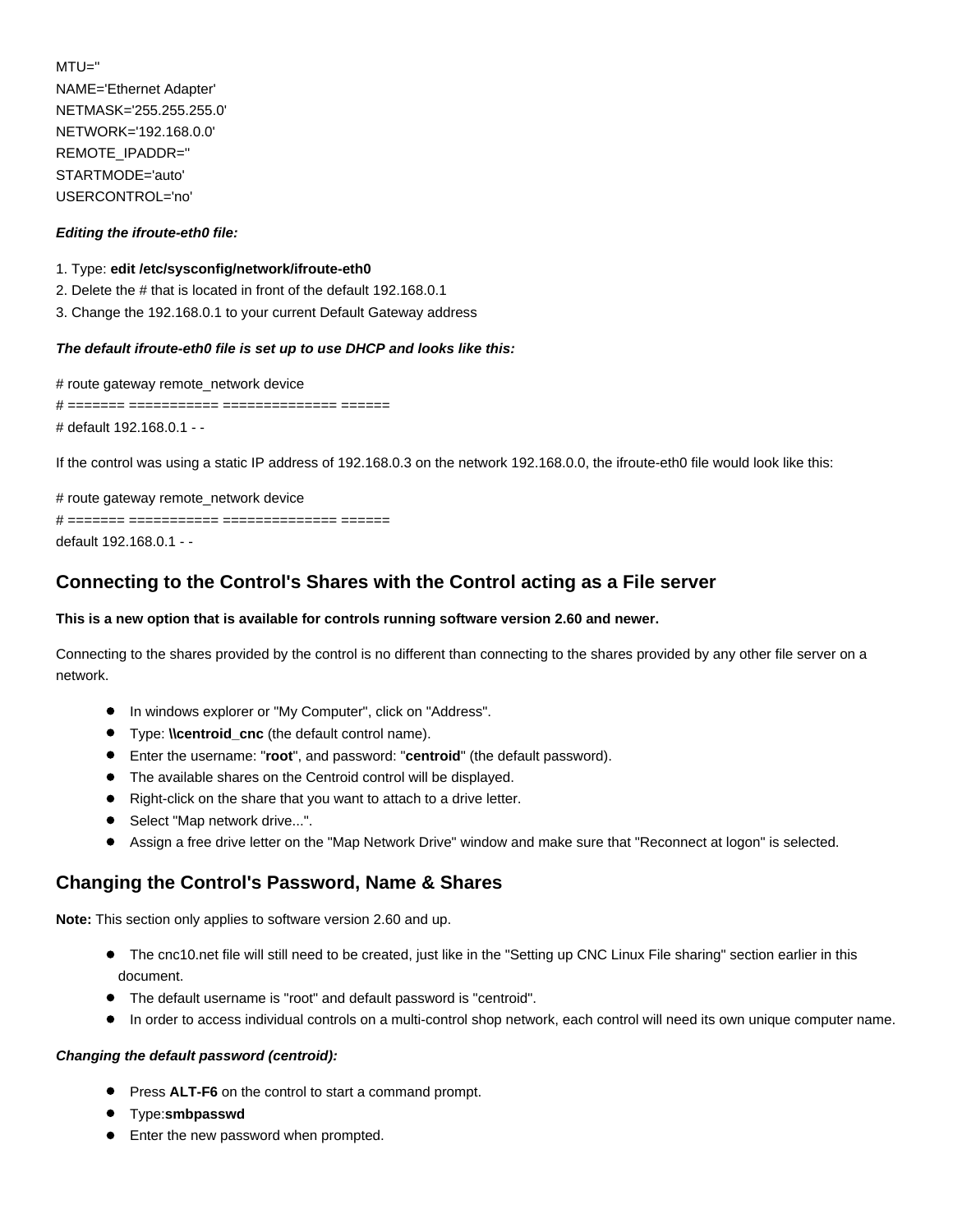## **Changing the default computer name (centriod\_cnc):**

- **•** Press Alt+F6 on the control to bring up a Linux prompt.
- Change to the "**/etc/samba**" directory by typing: **cd /etc/samba**
- Edit the "**smb.conf**" file by typing: **edit smb.conf**
- In the "[global]" section, find the line that says "netbios name =". The name to the right of the "=" sign is the name of the control. The new name must be 15 characters or less and can include any combination of characters except for spaces and the following: \/:\*?";|. After changing the control's name, save the file and exit the editor.
- Type: **netgo** (Below is the default "[global]" section.)

```
[global]
```
# workgroup = NT-Domain-Name or Workgroup-Name

```
# server string = the equivalent of the NT Description field
 workgroup = MSHOME
net bios name = centroid cnc
server string = Centroid Control
 security = user
 log file = /var/log/samba/%m.log
max log size = 50 dns proxy = no
```
## **Changing the Shares provided by the Control:**

Changing the share can be done by editing the "**/etc/samba/smb.conf**" file. After saving the contents of the file, the command "**netgo**" will need to be run to make the changes take effect. The share definitions are below the line "===== Share Definitions =====". Each share is defined as five lines and separated from other shares by a blank line.

1. "[mill\_intercon]", is the share name.

2. "comment = Mill Intercon Files", is the comment that is shown when you select the properties of the share in the Windows Explorer/My Computer window.

3. "path = /cncroot/c/intercon", is the path to the shared directory.

4. "browsable = yes", is if you can see the share when you browse the control's shares.

5. "writable = yes", is if the share's files are read-only or writable.

## **Below is an example of a share:**

[mill\_intercon] comment = Mill Intercon Files path = /cncroot/c/intercon  $browsable = yes$ writable = yes

Neither the "smb.conf" file nor the share password are preserved when creating a report for the control. If the flash-card is replaced, these settings will need to be manually restored (re-edit the file and re-enter the password using smbpasswd).

## **Document History**

Rev4 Created on **2009-07-21** by **#240** [Rev3](showtb.php?TBID=168&Revision=3) Created on **2008-06-23** by **#240** [Rev2](showtb.php?TBID=168&Revision=2)